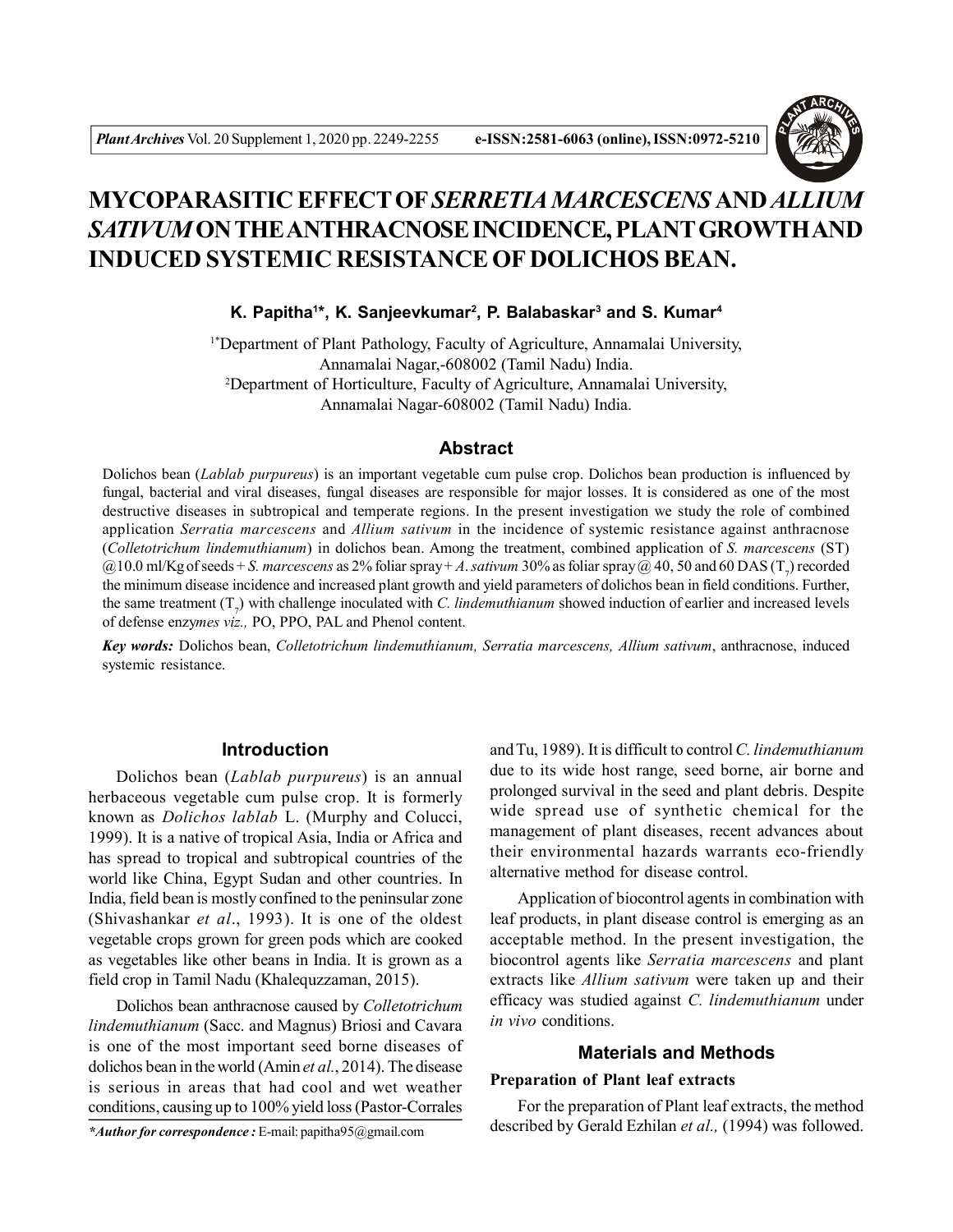#### **Preparation of liquid formulation of** *S. marcescens*

For the preparation of liquid formulations the method suggested by Manikandan *et al*., (2010) was followed.

## **Effect of combined application with S.** *marcescens* **and** *A. sativum* **extract on disease incidence and plant growth, yield attributes of dolichos bean (Field trial)**

Based on the results obtained from the previous pot culture experiments, the field trial was conducted in anthracnose incidence prone farmer's field at Puthur in Krishnagiri district of Tamil Nadu during October to February-2019 by integrating the best treatments identified in the pot culture experiments. The blanket fertilizer schedule of 30:80:80 NPK/ha recommended by the state horticultural department was followed. A plot size of 5  $\times$ 4m was used for each treatment. Each treatment was replicated thrice and a suitable control was also maintained. The local variety was used for study. Carbendazim 50% WP@  $0.1\%$  was used for comparison. All the agronomic practices were followed as per the standard procedure as recommended by the State horticultural department.

Treatment schedule:

 T1 - Seed treatment with *S. marcescens* @ 10.0 ml/ kg of seeds.

T2 - Foliar spray with *S. marcescens* @ 2 % in 40, 50 and 60 DAS.

T3 - Foliar spray with *A. sativum* leaf extract @ 30% in 40, 50 and 60 DAS.

$$
T_4 - T_1 + T_2
$$
  
\n
$$
T_5 - T_1 + T_3
$$
  
\n
$$
T_6 - T_2 + T_3
$$
  
\n
$$
T_7 - T_1 + T_2 + T_3
$$
  
\n
$$
T_8 - C_2
$$

 $T<sub>8</sub>$  - Carbendazim 50% WP (ST @ 2kg/seeds and FS  $\omega(0.1\%)$ .

 $T_{0}$  - Control.

The treatments were given as per the schedule. The percent disease incidence was recorded at 60 DAS, 75 DAS and 90 DAS. At the time of harvest, biometric parameters *viz*., Plant height (cm), No. of pods/plant and pod yield (qn/ha) were recorded using standard procedures.

### **Analysis of defense related proteins and chemicals against anthracnose infection of dolichos bean.**

• Collection of plant samples: Samples were collected from individual treatments to study the induced systemic resistance in response to pathogen inoculation in dolichos bean plants under glass house conditions. Leaf tissues from treated plants inoculated with pathogen were collected at 0, 3, 5, 7 and 9 DAI.

• Peroxidase (PO): Peroxidase activity was assayed as per the procedure described by Hammerschmidt *et al*., (1982).

• Polyphenol Oxidase (PPO): One gram of sample was homogenized in 2 ml of 0.1M sodium phosphate buffer (pH  $6.5$ ) at  $4^{\circ}$ C. The supernatant served as enzyme source and PPO activity was determined as per the procedure given by Mayer *et al.,* (1965).

• Phenylalanine Ammonia Lyase (PAL): The PAL activity was assayed as per the method described by Ross and Sederoff, (1992).

• Phenol content: Phenol content was estimated as per the procedure given by Zieslin and Ben-Zaken, (1993).

### **Results and Discussions**

# **Effect of combined application of** *S***.** *marcescens* **and** *A***.** *sativum* **on the anthracnose incidence of dolichos bean under field trail**

The results obtained in the field studies are furnished in (Table 1). In general the anthracnose incidence showed an increasing pattern with an increase in the age of the crop in all the treatments and also control plots. Observations taken at 60, 75 DAS and 90 DAS revealed that the treatment, *S. marcescens* (ST) @ 12.0 ml/Kg of seeds + *S. marcescens* as 2% foliar spray at 40, 50 and 60 DAS +  $\Lambda$ . *sativum* 30% as foliar spray  $\omega$  40, 50 and 60 DAS  $(T_7)$  recorded 05.36, 7.90 and 9.67% of anthracnose incidence at 60, 75 DAS and 90 DAS respectively, which was followed by the treatment  $T<sub>s</sub>$ and  $T<sub>4</sub>$ . The untreated control recorded 29.89, 35.29 and 39.80 percent anthracnose incidence at 60, 75 and 90 DAS of dolichos bean. Shen *et al.,* (2002) observed 100% control of *Phytophthora* blight incidence in pepper by *S. plymuthica* strain A21-4 in pot trials and substantial disease suppression in green house studies. Integration of *A*. *sativum* 30% extract along with *S. marcescens* further reduced the dolichos bean anthracnose incidence. The present result is supported by Sanjeevkumar, (2008) who reported that application of *S. marcescens* along with pungam oil cake extract significantly reduced the wilt incidence in banana. Ngullie *et al.,* (2010) reported that spraying with *P. fluorescens* and *A. sativum* (10%) showed the maximum reduction in fruit rot incidence. Integrated treatment of combination consisting of application of FYM (SA) plus *S. marcescens* (SA+ST) plus micronutrient mixture (SA+ST) significantly reduced the panama wilt incidence (Sanjeevkumar *et al.,* 2018). Combination effect of antagonist and botanicals might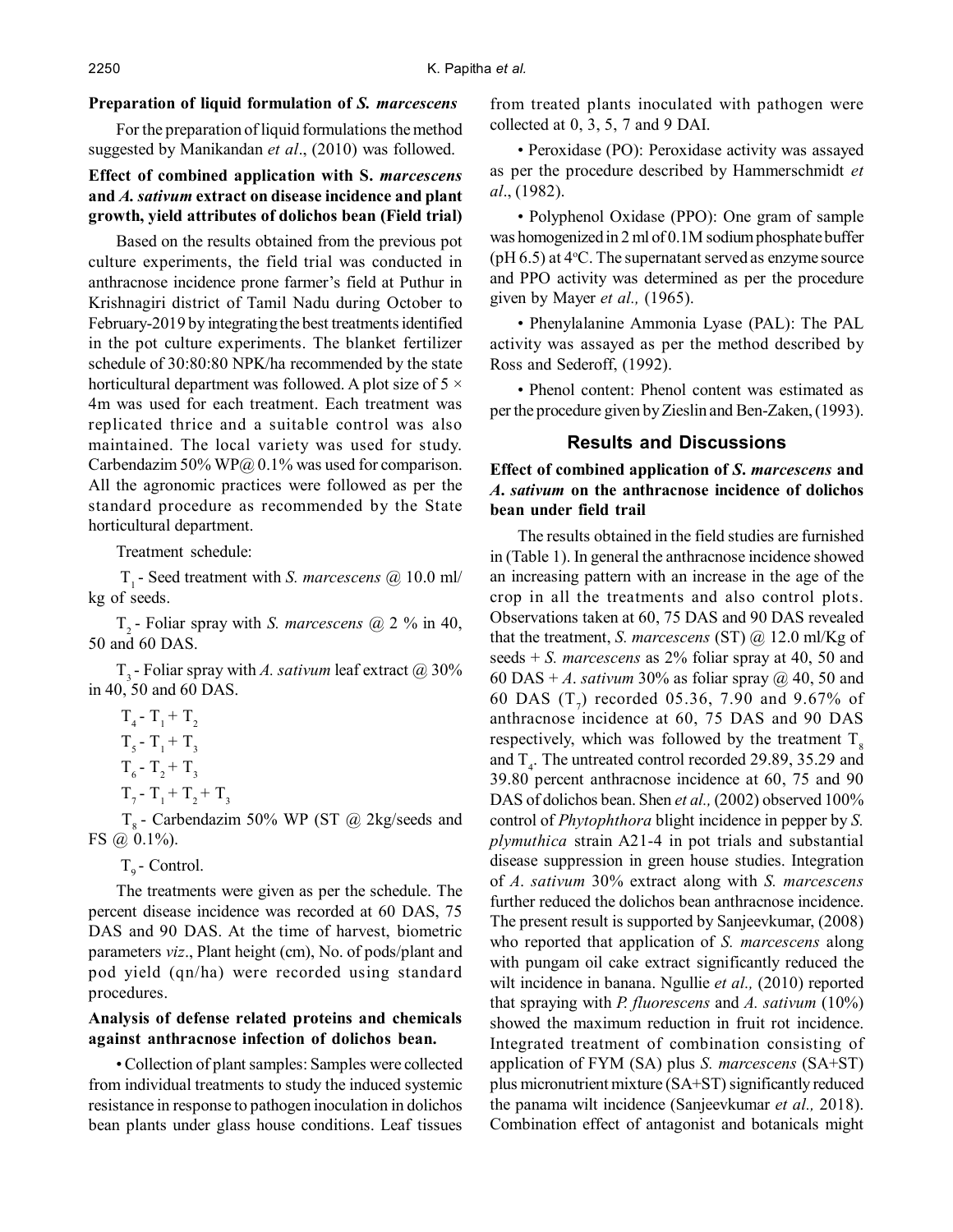| Tr. | <b>Treatments</b>                                                 | Anthracnose incidence (%) |               |               | Percent decrease over control |               |               |  |
|-----|-------------------------------------------------------------------|---------------------------|---------------|---------------|-------------------------------|---------------|---------------|--|
| No. |                                                                   | <b>60 DAS</b>             | <b>75 DAS</b> | <b>90 DAS</b> | <b>60 DAS</b>                 | <b>75 DAS</b> | <b>90 DAS</b> |  |
| 1   | S. marcescens as ST<br>$(a)$ 10 ml / kg of seeds                  | 16.25(23.77)              | 19.28(26.04)  | 22.67(28.43)  | 42.29                         | 45.36         | 43.04         |  |
| 2   | S. marcescens as foliar spray<br>@ 2% in 40, 50 and 60 DAS        | 17.02(24.36)              | 21.65(27.72)  | 24.81(29.87)  | 43.05                         | 38.65         | 37.66         |  |
| 3   | A. sativum 30% as foliar spray<br>$(a)$ 40, 50 and 60 DAS         | 18.56(25.51)              | 22.30(28.17)  | 25.84(30.55)  | 37.90                         | 36.80         | 35.07         |  |
| 4   | $T_1 + T_2$                                                       | 06.67(14.96)              | 08.72(17.17)  | 11.72(20.01)  | 77.68                         | 75.29         | 70.55         |  |
| 5   | $T + T$ .                                                         | 09.67(18.11)              | 11.87(20.15)  | 14.56(22.43)  | 67.64                         | 66.40         | 63.41         |  |
| 6   | $T_{2}+T_{2}$                                                     | 12.72(20.89)              | 14.04(22.00)  | 16.02(23.59)  | 57.44                         | 60.15         | 59.74         |  |
| 7   | $T_1 + T_2 + T_3$                                                 | 05.36(13.38)              | 07.90(16.32)  | 09.67(18.11)  | 82.06                         | 77.61         | 75.70         |  |
| 8   | Carbendazim 50% WP 0.1% (ST<br>$2g/kg$ of seeds + FS @ 40, 50 DAS | 06.14(14.34)              | 08.36(16.80)  | 11.14(19.49)  | 79.45                         | 76.31         | 72.01         |  |
| 9   | Control                                                           | 29.89(33.14)              | 35.29(36.44)  | 39.80(39.11)  |                               |               |               |  |
|     | S.Ed<br>$CD(p=0.05)$                                              | 0.01<br>0.03              | 0.02<br>0.05  | 0.12<br>0.26  |                               |               |               |  |

**Table 1:** Effect of combined application of *S*. *marcescens* and *A*. *sativum* on the anthracnose incidence of dolichos bean under field trail.

Data in parentheses indicate angular transformed values.

be attributed as the reason for the enhanced disease suppression.

## **Effect of combined application of** *S. marcescens* **and** *A. Sativum* **on growth and yield of dolichos bean under field trail**

The data depicted in (Table 2) revealed that the application of *S. marcescens* and *A. Sativum* extract increased the biometrics of dolichos bean when compared to control. Among the treatment  $T_7$  recorded maximum plant height (159.99 cm), number of pod/plant (90.46) and pod yield (10.12 t/ha.), followed by  $T<sub>4</sub>$  (153.18 cm). The treatment control recorded the minimum parameters.

Jadon *et al*., (2016) who reported that the combined application of botanicals and bio-control agents reduced the seedling mortality and enhanced plant biomass of bell pepper. Muthukumar *et al.,* (2010) reported that the seed treatment with combined application of *T. viride* + *P. fluorescens* + Zimmu leaf extract increased the plant growth (shoot length and root length) and yield of chilli. The combined application of *S. marcescens* with botanicals increased the plant growth and yield of brinjal (Subharathinam, 2018). Basal application of FYM plus sucker treatment plus soil application of *S. marcescens* and micronutrient mixture significantly reduced the panama wilt incidence of banana (7.95%) to the minimum and increased the plant growth and yield parameters to the maximum in both plant and ratoon crops of banana *CV*. Monthan (Sanjeevkumar *et al.,* 2019). The results of the present study clearly revealed that an integration of several strategies like application of *S. marcescens* agents along with plant extract exerted a synergism which enhanced the plant growth and yield

**Table 2:** Effect of combined application of *S. marcescens* and *A. sativum* on the growth and yield of dolichos bean under field trail.

| Tr. | <b>Treatments</b>                                                     | <b>Plant</b><br>height (cm) | No. of     | Pod          |
|-----|-----------------------------------------------------------------------|-----------------------------|------------|--------------|
| No. |                                                                       |                             | pods/plant | yield (t/ha) |
|     | S. marcescens as ST $\omega$ 10 ml / kg of seeds                      | 105.23                      | 67.88      | 08.91        |
| 2   | <i>S. marcescens</i> as foliar spray $\omega$ 2% in 40, 50 and 60 DAS | 118.34                      | 69.56      | 08.98        |
| 3   | A. sativum 30% as foliar spray $\omega$ , 40, 50 and 60 DAS           | 97.98                       | 65.35      | 08.78        |
| 4   | $T,+T$                                                                | 153.18                      | 79.75      | 09.86        |
| 5   | $T + T$ .                                                             | 146.97                      | 73.64      | 09.67        |
| 6   | $T_{2}+T_{2}$                                                         | 125.35                      | 71.32      | 09.11        |
| 7   | $T + T + T$                                                           | 159.99                      | 90.46      | 10.12        |
| 8   | Carbendazim 50% WP 0.1% (ST 2g/kg of seeds + FS $@$ 40, 50 DAS        | 135.23                      | 71.36      | 09.41        |
| 9   | Control                                                               | 64.67                       | 35.85      | 06.45        |
|     | S.Ed                                                                  | 0.42                        | 0.46       | 0.01         |
|     | $CD(p=0.05)$                                                          | 0.89                        | 0.97       | 0.03         |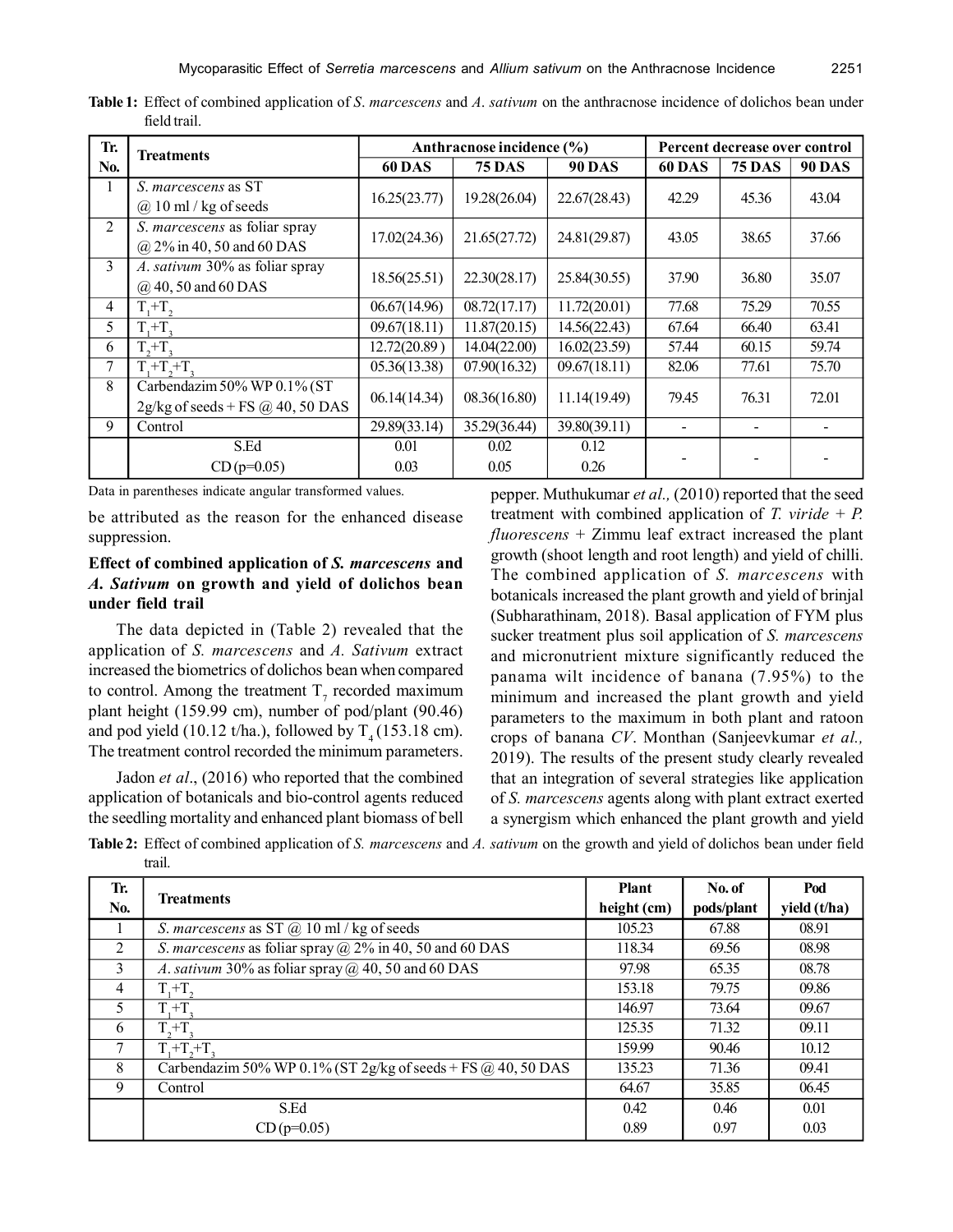|                                    | Table 3: Changes in peroxidase (PO) activity in dolichos bean crop treated with S. marcescens, A. sativum extract and challenge |
|------------------------------------|---------------------------------------------------------------------------------------------------------------------------------|
| inoculated with C. lindemuthianum. |                                                                                                                                 |

|                  |                                                                       |                    | Changes in absorbance/min/g of Units |      |      |      |  |  |
|------------------|-----------------------------------------------------------------------|--------------------|--------------------------------------|------|------|------|--|--|
| Tr.<br>No.       | Treatments                                                            | <b>No. of Days</b> |                                      |      |      |      |  |  |
|                  |                                                                       |                    | 3                                    | 5    | 7    | 9    |  |  |
| л.               | S. marcescens as ST $\omega$ 10 ml / kg of seeds                      | 0.95               | 1.06                                 | 1.19 | 1.08 | 0.64 |  |  |
| 2                | <i>S. marcescens</i> as foliar spray $\omega$ 2% in 40, 50 and 60 DAS | 1.17               | 1.28                                 | 1.39 | 1.13 | 1.03 |  |  |
| 3                | A. sativum 30% as foliar spray $(a)$ 40, 50 and 60 DAS                | 0.96               | 1.07                                 | 1.20 | 0.84 | 0.73 |  |  |
| 4                | $T + T$ .                                                             | 1.54               | 1.69                                 | 1.83 | 1.49 | 1.34 |  |  |
| 5                | $T + T$ .                                                             | 1.37               | 1.44                                 | 1.59 | 1.28 | 1.12 |  |  |
| 6                | $T, +T,$                                                              | 1.20               | 1.28                                 | 1.36 | 1.12 | 1.01 |  |  |
| 7                | $T + T + T$                                                           | 2.12               | 2.35                                 | 2.84 | 1.99 | 1.12 |  |  |
| 8                | Carbendazim 50% WP 0.1% (ST 2g/kg of seeds + FS $(2, 40, 50$ DAS      | 1.29               | 1.38                                 | 1.45 | 1.17 | 1.11 |  |  |
| 9                | Inoculated Control                                                    | 0.68               | 0.73                                 | 0.78 | 0.57 | 0.46 |  |  |
| 10 <sup>10</sup> | <b>Healthy Control</b>                                                | 0.58               | 0.62                                 | 0.66 | 0.46 | 0.32 |  |  |
|                  | S.Ed                                                                  | 0.01               | 0.03                                 | 0.01 | 0.03 | 0.02 |  |  |
|                  | $CD(p=0.05)$                                                          | 0.03               | 0.07                                 | 0.02 | 0.07 | 0.04 |  |  |

attributes of dolichos bean to the maximum.

#### **Enzyme studies**

• Changes in peroxidise (PO) activity: In the present study, it was observed that the peroxidase activity was maximum in the treatment with *S. marcescens* (ST) @ 10.0 ml/Kg of seeds + *S. marcescens* as 2% foliar spray  $+A$ . *sativum* 30% as foliar spray  $\omega$  40, 50 and 60 DAS and challenge inoculation of the pathogen (Table 3). Accumulation of peroxidase has been correlated with induced systemic resistance in several crops (Krishnaveni, 2006; Balabaskar, 2006; Muthukumar *et al.,* 2011; Boominathan and Sivakumar, 2012; Rubini, 2013; Manikandan, 2017).

Suppression in the wilt incidence of cucumber and higher levels of defense enzyme peroxidase and catalase were observed in plants treated with *S. marcescens* indicating that the production of phytoalexin or lignin might be involved in disease suppression (Okamoto *et al.,* 1998). Increased activity of peroxidase was observed in the combination of *S. marcescens* plus FYM plus micronutrient mixture treated banana plants (Sanjeevkumar, 2008). Subharathinam, (2018) reported that seed treatment of *S. marcescens* @ 12 ml/kg of seeds + soil application of *S. marcescens* @ 2.5 l/ha + soil application of mahua oilcake  $\omega$  450 kg/ha and challenge inoculated with pathogen increased peroxidase activity of upto fifth days inoculation and there after the activity declined drastically. These earlier reports lend support to the present findings.

• Changes in polyphenol oxidase (PPO) activity: Application on bioagents and plant extracts *viz*., *S. marcescens* (ST)  $\omega$  10.0 ml/Kg of seeds + *S*. *marcescens* as  $2\%$  foliar spray + *A*. *sativum*  $30\%$  as

**Table 4:** Changes in peroxidase (PO) activity in dolichos bean crop treated with *S. marcescens*, *A. sativum* extract and challenge inoculated with *C. lindemuthianum*.

|                  |                                                                     |                    | Changes in absorbance/min/g of Units |      |      |      |  |  |
|------------------|---------------------------------------------------------------------|--------------------|--------------------------------------|------|------|------|--|--|
| Tr.              | <b>Treatments</b>                                                   | <b>No. of Days</b> |                                      |      |      |      |  |  |
| No.              |                                                                     |                    | 3                                    | 5    | 7    | 9    |  |  |
| $\mathbf{I}$     | S. marcescens as ST $\omega$ 10 ml / kg of seeds                    | 0.72               | 0.79                                 | 0.88 | 0.94 | 0.62 |  |  |
| 2                | S. marcescens as foliar spray $\omega$ 2% in 40, 50 and 60 DAS      | 0.85               | 0.91                                 | 0.96 | 0.76 | 0.68 |  |  |
| 3                | A. sativum 30% as foliar spray $(a)$ 40, 50 and 60 DAS              | 0.78               | 0.87                                 | 0.92 | 0.67 | 0.58 |  |  |
| 4                | $T+T$                                                               | 1.37               | 1.44                                 | 1.66 | 1.32 | 1.29 |  |  |
| 5                | $T+T$                                                               | 1.24               | 1.36                                 | 1.42 | 1.17 | 1.05 |  |  |
| 6                | $T, +T,$                                                            | 1.11               | 1.21                                 | 1.29 | 1.11 | 0.99 |  |  |
| 7                | $T_{\cdot}+T_{\cdot}+T_{\cdot}$                                     | 1.74               | 1.95                                 | 2.47 | 1.79 | 1.43 |  |  |
| 8                | Carbendazim 50% WP 0.1% (ST 2g/kg of seeds + FS $\omega$ 40, 50 DAS | 1.15               | 1.27                                 | 1.33 | 1.13 | 1.09 |  |  |
| 9                | <b>Inoculated Control</b>                                           | 0.47               | 0.52                                 | 0.59 | 0.51 | 0.41 |  |  |
| 10 <sup>10</sup> | <b>Healthy Control</b>                                              | 0.37               | 0.46                                 | 0.52 | 0.49 | 0.38 |  |  |
|                  | S.Ed                                                                | 0.02               | 0.02                                 | 0.01 | 0.03 | 0.02 |  |  |
|                  | $CD(p=0.05)$                                                        | 0.04               | 0.05                                 | 0.03 | 0.06 | 0.05 |  |  |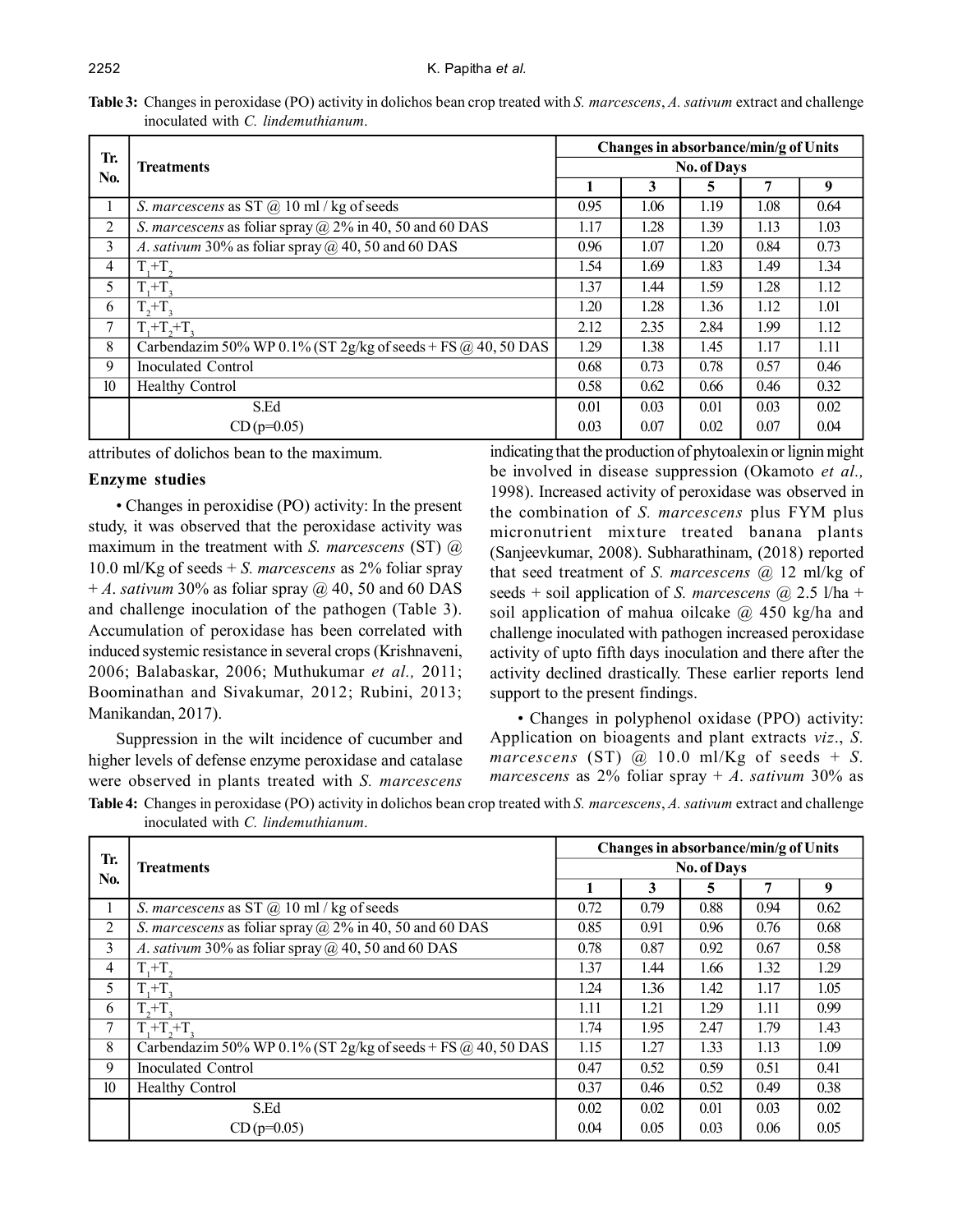| Table 5: Changes in phenylalanine ammonia-lyase (PAL) activity in dolichos bean crop treated with S. marcescens, A. sativum |  |  |  |
|-----------------------------------------------------------------------------------------------------------------------------|--|--|--|
| extract and challenge inoculated with C. lindemuthianum.                                                                    |  |  |  |

|                  |                                                                       | n mol transciennamic acid/min/g of Units |       |        |       |       |  |
|------------------|-----------------------------------------------------------------------|------------------------------------------|-------|--------|-------|-------|--|
| Tr.<br>No.       | Treatments                                                            | <b>No. of Days</b>                       |       |        |       |       |  |
|                  |                                                                       |                                          | 3     | 5      | 7     | 9     |  |
| -1               | S. marcescens as ST $\omega$ 10 ml / kg of seeds                      | 57.39                                    | 61.53 | 65.31  | 44.82 | 39.23 |  |
| 2                | <i>S. marcescens</i> as foliar spray $\omega$ 2% in 40, 50 and 60 DAS | 65.28                                    | 68.58 | 72.44  | 63.34 | 61.80 |  |
| 3                | A. sativum 30% as foliar spray $(a)$ 40, 50 and 60 DAS                | 61.92                                    | 63.42 | 67.51  | 54.67 | 48.34 |  |
| 4                | $T,+T$                                                                | 83.67                                    | 90.12 | 97.89  | 74.56 | 52.47 |  |
| 5                | $T,+T$                                                                | 81.65                                    | 83.85 | 85.47  | 80.83 | 76.40 |  |
| 6                | $T, +T,$                                                              | 70.50                                    | 72.63 | 76.24  | 68.47 | 66.85 |  |
| 7                | $T_1 + T_2 + T_3$                                                     | 90.23                                    | 94.89 | 107.46 | 80.56 | 71.36 |  |
| 8                | Carbendazim 50% WP 0.1% (ST 2g/kg of seeds + FS $\omega$ 40, 50 DAS   | 73.85                                    | 75.36 | 78.74  | 68.53 | 65.45 |  |
| 9                | Inoculated Control                                                    | 48.80                                    | 49.78 | 52.45  | 46.67 | 42.21 |  |
| 10 <sup>10</sup> | <b>Healthy Control</b>                                                | 44.27                                    | 46.75 | 48.67  | 45.26 | 40.54 |  |
|                  | S.Ed                                                                  | 0.46                                     | 0.37  | 0.47   | 0.25  | 0.43  |  |
|                  | $CD(p=0.05)$                                                          | 0.98                                     | 0.85  | 0.99   | 0.56  | 0.92  |  |

foliar spray  $\omega$  40, 50 and 60 DAS and challenge inoculation with *C. lindemuthianum* led to increased PPO activity up to  $5<sup>th</sup>$  day (Table 4). Murugan, (2015) observed that PPO activity in *Coleus* plants were induced by the soil application of *P. liancinus*  $\omega$  10 g/kg of soils + soil application of *T. viride* @ 2.5 kg / ha + Soil application of *P. fluorescens* @ 2.5 kg/ha against *F. chlamydosporum*. Such induction of higher level of PPO's could be responsible for the enhanced disease suppression observed in the present study.

The present results also results were confirmed by the results of Senthilraja *et al*., (2013), who reported that the application of *P. fluorescens* (Pf1 and TDK1) and *Beauveria bassiana* (B2) strain combination significantly increased the PPO activity and also the expression of more polyphenol oxidase, against *S. rolfsii* and *Aproaerema modicella*. Parthasarathy, (2016) observed

that PPO activity in tomato plants were induced by the *P. fluorescens* as (ST)  $@10.0$  ml/Kg of seeds + *P. fluorescens* as 2% foliar spray at 45 and 60 DAS + neem extract @ 10 ml/ lit against *A. solani.* Likewise, Seed treatment of *S. marcescens* @ 12 ml/kg of seeds + soil application of *S. marcescens* @ 2.5 l/ha + soil application of mahua oilcake  $\omega$  450 kg/ha and challenge inoculated with pathogen increased PPO activity (Subharathinam, 2018). These earlier reports lend support to the present observations.

• Changes in phenylalanine ammonia lyase (PAL) activity: In the present study, *S. marcescens* (ST) @ 10.0 ml/Kg of seeds  $+ S$ . *marcescens* as 2% foliar spray  $+ A$ . *sativum* 30% as foliar spray  $\omega$  40, 50 and 60 DAS treated plants challenge inoculated with *C. lindemuthianum* recorded maximum PAL activity on the 5<sup>th</sup> day (Table 5). Perusal of literature showed that numbers of publications

**Table 6:** Changes in total phenol activity in dolichos bean crop treated with *S. marcescens*, *A. sativum* extract and challenge inoculated with *C. lindemuthianum*.

|                  |                                                                     |                    | n mol transciennamic acid/min/g of Units |        |        |        |  |  |
|------------------|---------------------------------------------------------------------|--------------------|------------------------------------------|--------|--------|--------|--|--|
| Tr.              | <b>Treatments</b>                                                   | <b>No. of Days</b> |                                          |        |        |        |  |  |
| No.              |                                                                     |                    | 3                                        | 5      | 7      | 9      |  |  |
| л.               | S. marcescens as ST $\omega$ 10 ml / kg of seeds                    | 88.45              | 110.65                                   | 128.30 | 92.60  | 89.45  |  |  |
| 2                | S. marcescens as foliar spray $(a)$ 2% in 40, 50 and 60 DAS         | 91.70              | 118.74                                   | 132.28 | 97.22  | 92.70  |  |  |
| 3                | A. sativum 30% as foliar spray $(a)$ 40, 50 and 60 DAS              | 91.45              | 116.54                                   | 130.25 | 95.34  | 91.12  |  |  |
| 4                | $T,+T$                                                              | 96.20              | 135.65                                   | 150.92 | 105.80 | 103.49 |  |  |
| 5                | $T + T$                                                             | 95.28              | 134.85                                   | 148.67 | 101.67 | 99.45  |  |  |
| 6                | $T_{2}+T_{3}$                                                       | 95.20              | 129.65                                   | 145.54 | 100.75 | 96.37  |  |  |
| 7                | $T + T + T$                                                         | 100.40             | 150.25                                   | 175.70 | 158.69 | 120.60 |  |  |
| 8                | Carbendazim 50% WP 0.1% (ST 2g/kg of seeds + FS $\omega$ 40, 50 DAS | 94.96              | 120.20                                   | 140.54 | 99.25  | 94.30  |  |  |
| 9                | <b>Inoculated Control</b>                                           | 75.40              | 89.75                                    | 91.28  | 88.76  | 70.25  |  |  |
| 10 <sup>10</sup> | <b>Healthy Control</b>                                              | 61.65              | 79.60                                    | 84.25  | 75.30  | 65.78  |  |  |
|                  | S.Ed                                                                | 0.46               | 0.37                                     | 0.47   | 0.25   | 0.43   |  |  |
|                  | $CD(p=0.05)$                                                        | 0.98               | 0.85                                     | 0.99   | 0.56   | 0.92   |  |  |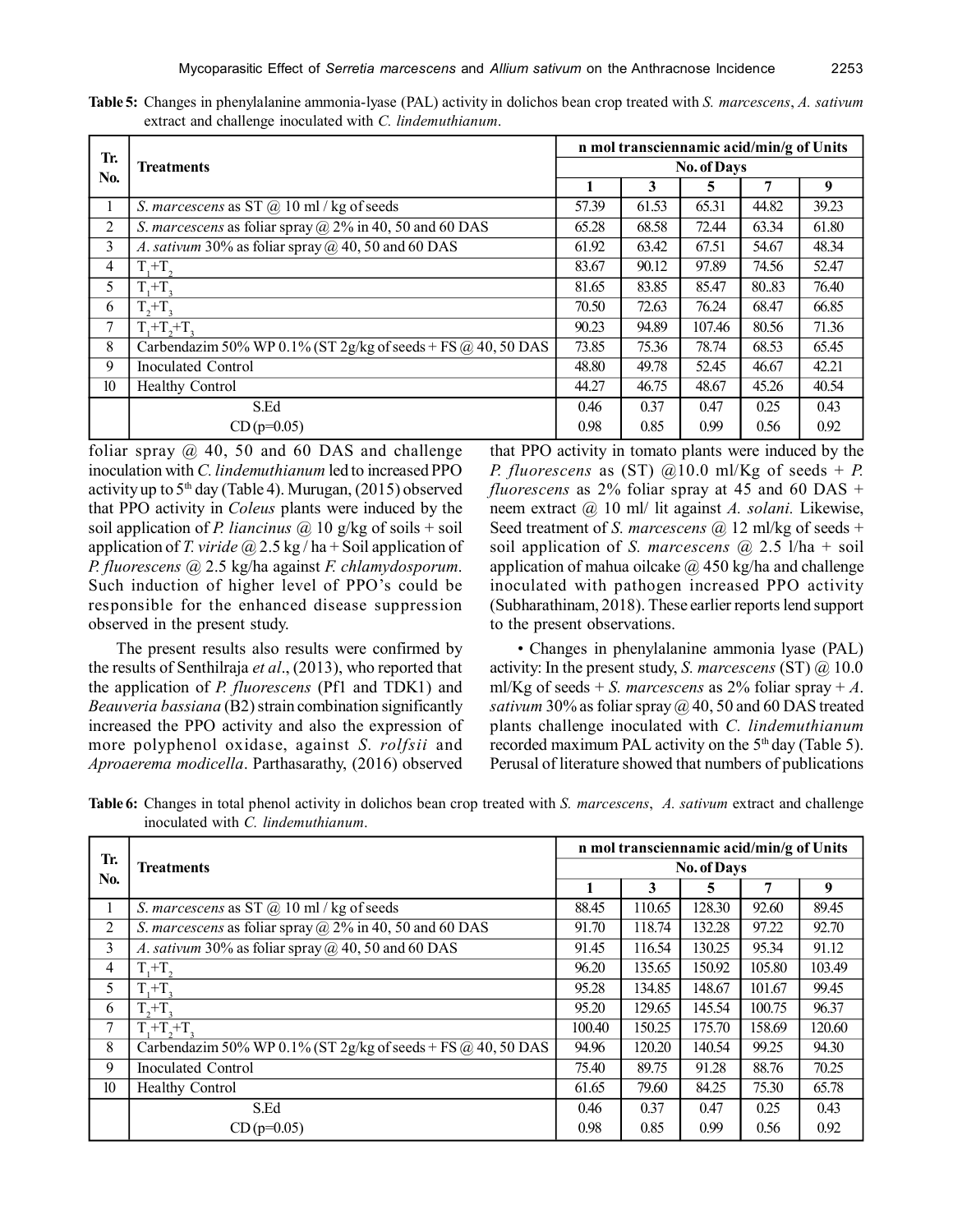are available on the increased activity of PAL in biocontrol inoculated plants challenge inoculated with the pathogen.

Phenylalanine ammonialyase (PAL) plays a vital role in the biosynthesis of phenols and phytoalexin (Daayf *et al.*, 1997). The product of PAL is *trans-cinnamic* acid, which is an immediate precursor for the biosynthesis of salicyclic acid, a single molecule in systemic acquired resistance (SAR) (Klessig and Malamy, 1994). PAL activity could be induced in plant-pathogen interaction and fungal elicitor treatment (Ramanathan *et al*., 2000). Rhizosphere colonization of *P. aeruginosa* activated PAL in bean roots and increased the salicyclic acid levels in leaves (De Meyer *et al.,* 1999). Induction of PAL by fluorescent pseudomonas was reported in sugarcane against *C. falcatum* (Viswanathan and Samiyappan, 1999). Early and increased synthesis of PAL was observed in the *S. marcescens* pre treated blackgram plants challenged with *M. phaseolina* (Ezhilarasi, 2006). Increased activity of PAL was observed in the combination of *S. marcescens* plus FYM plus micronutrient mixture treated banana plants (Sanjeevkumar, 2008).

Phenylalanine ammonia lyase is the enzyme of phenyl propanoid metabolism in higher plants and it played an important role in the accumulation of phenolics, phytoalexin and lignin which is responsible for disease resistance (Vidyasekaran, 1988). Boominathan and Sivakumar, (2012) reported that turmeric plants treated with *P. fluorescens* and *T. viride* induced the plants to synthesize PAL when the plants were challenge inoculated with *P. aphanidermatum*. Seed treatment with *S. marcescens* and combination of mahua oil cake extract induced the accumulation of high level of PAL enzyme activity in brinjal damping-off (Subharathinam, 2018).

• Changes in total phenol content: In general, there was increase in total phenols of dolichos bean, than the uninoculated control. Increase in total phenol content was significantly very high in the treatment with *S. marcescens* (ST) @ 10.0 ml/Kg of seeds + *S. marcescens* as 2% foliar spray + *A. sativum* 30% as foliar spray  $\omega$  40, 50 and 60 DAS treated plants challenge inoculated with *C. lindemuthianum* (Table 6). Phenolics seem to inhibit disease development through different mechanisms involving the inhibition of extracellular fungal enzymes (Cellulases, Pectinases, Laccase and Xylanase) (Ashry and Mohamed, 2011). Similar increase in the phenolics activity in banana plants due to treatment with *S. marcescens* and challenge inoculation with *F. oxysporum* f.sp. *cubense* (Sanjeevkumar, 2008) in rice against *P. oryza* (Jaiganesh, 2005). Meeta Lavania *et al*., (2006) indicated that increase in phenol content of betelvine seedling was due to the treatment with endophytic bacteria

*S. marcescens* maximum phenol content was observed at sixth day after treatment. Several earlier workers have reported about enhanced phenolics due to treatment with biocontrol agent in combination with plant extracts which led to conferring resistance to the plants against pathogens (Ezhilarasi, 2006; Muthukumar *et al.,* 2011; Boominathan and Sivakumar, 2012; Murugan, 2015; Manikandan, 2017). Santhoshkumar, (2017) observed that phenol activity in chilli plants were induced by the *T. viride* as (ST) @ 6.0 ml/Kg of seeds + *T. viride* as  $(SA)$  3.0 lit/ha + *A. marmelos* (FS) leaf extract 40% @ 35 and 75 DAT against *C. capsici*. These earlier reports lend support to the present findings.

#### **References**

- Amin, M., S. Fitsum, Selvaraj, Thangavel and N. Mulageta (2014). Field Management of anthracnose *Colletotrichum lindemuthianum* in common bean through fungicides and bioagents. *Advances in Crop Science and Technology*., **2(2):** 2-6.
- Ashry, N.A. and H.I. Mohamed (2011). Impact of secondary metabolites and related enzymes in flax resistance and susceptibility to powdery mildew. *World J. Agri. Sci*., **7(1):** 78-85.
- Balabaskar, P. (2006). Certain studies on the management of root rot of sesame (*Sesamum indicum* L.) incited by *Macrophomina phaseolina* (Tassi.) Goid, *Ph.D. Thesis*, Annamalai Univeristy, India.
- Boominathan, U. and P.K. Sivakumar (2012). Induction of systemic resistance by mixture of Rhizobacterial against *Pythium aphanidermatum*. *International Journal of Research in Pure and Applied Microbiology*., **2(4):** 49-53.
- Daayf, F., R. Bel-Rhlid and R.R. Belanger (1997). Methyl ester of p-coumaric acid: A phytoalexin-like compound from long English cucumber leaves. *Journal of Chemical Ecology*., **23:** 1517-1526.
- De Meyer, G., K. Capieau, K. Audenaert, A. Buchala, J.P. Metraux and M. Hofte (1999). Nanogram amounts of salicylic acid produced by the rihzobacterium *Pseudomonas aeruginosa* 7NSK2 activate the systemic acquired resistance pathway in bean. *Mol. Plant-Microbe. Interact.,* **12:** 450-458.
- Ezhilarasi, A. (2006). Effect of *Serratia marcescens* on the management of dry root rot caused by *Macrophomina phaseolina* (Tassi.) Goid. of blackgram. *M.Sc (Ag.) Thesis,* Annamalai University, India.
- Gerald Ezhilan, G.J., V. Chandrasekhar and V. Kurucheve (1994). Effect of six selected plant products and oil cakes on the sclerotial production and germination of *Rhizoctonia solani*. *Indian Phytopathol*., **47:** 183-185.
- Hammerschmidt, R., E.M. Nuckles and J. Kuc (1982). Association of enhanced peroxidase activity with induced systemic resistance of cucumber to *Colletotrichum lagenarium*. *Physiol. Plant Pathol*., **20:** 73-82.
- Jadon, K.S., R. Shahb, H.N. Gourb and P. Sharma (2016). Physiology Management of blight of bell pepper (*Capsicum annuum* var. *grossum*) caused by *Drechslera*